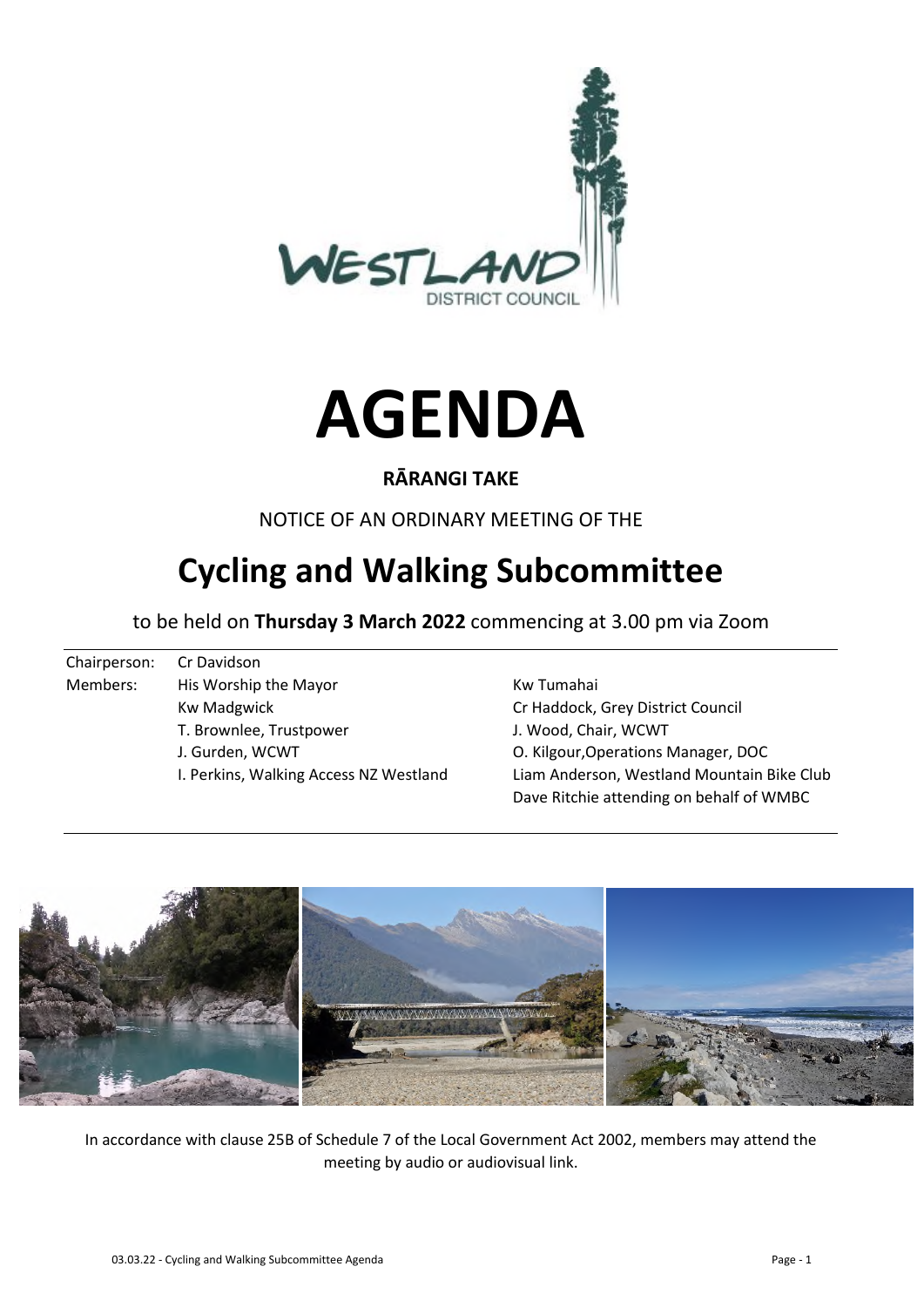# **Council Vision:**

## *We work with the people of Westland to grow and protect our communities, our economy and our unique natural environment.*

## **Purpose:**

The Council is required to give effect to the purpose of local government as prescribed by section 10 of the Local Government Act 2002. That purpose is:

- (a) To enable democratic local decision-making and action by, and on behalf of, communities; and
- (b) To promote the social, economic, environmental, and cultural well-being of communities in the present and for the future.

### **1. NGĀ WHAKAPAAHA APOLOGIES**

Liam Anderson, Westland Mountain Bike Club

## **2. WHAKAPUAKITANGA WHAIPĀNGA DECLARATIONS OF INTEREST**

Members need to stand aside from decision-making when a conflict arises between their role as a Member of the Council and any private or other external interest they might have. This note is provided as a reminder to Members to review the matters on the agenda, and assess and identify where they may have a pecuniary or other conflict of interest, or where there may be a perception of a conflict of interest.

If a member feels they do have a conflict of interest, they should publicly declare that at the start of the meeting or of the relevant item of business and refrain from participating in the discussion or voting on that item. If a member thinks they may have a conflict of interest, they can seek advice from the Chief Executive or the Group Manager: Corporate Services (preferably before the meeting). It is noted that while members can seek advice the final decision as to whether a conflict exists rests with the member.

## **3. NGĀ TAKE WHAWHATI TATA KĀORE I TE RĀRANGI TAKE URGENT ITEMS NOT ON THE AGENDA**

Section 46A of the Local Government Official Information and Meetings Act 1987 states:

- (7) An item that is not on the agenda for a meeting may be dealt with at the meeting if
	- (a) the local authority by resolution so decides, and
	- (b) the presiding member explains at the meeting at a time when it is open to the public, -
	- (i) the reason why the item is not on the agenda; and
	- (ii) the reason why the discussion of the item cannot be delayed until a subsequent meeting.
	- (7A) Where an item is not on the agenda for a meeting, -
	- (a) that item may be discussed at the meeting if  $-$
	- (i) that item is a minor matter relating to the general business of the local authority; and

(ii) the presiding member explains at the beginning of the meeting, at a time when it is open to the public, that the item will be discussed at the meeting; but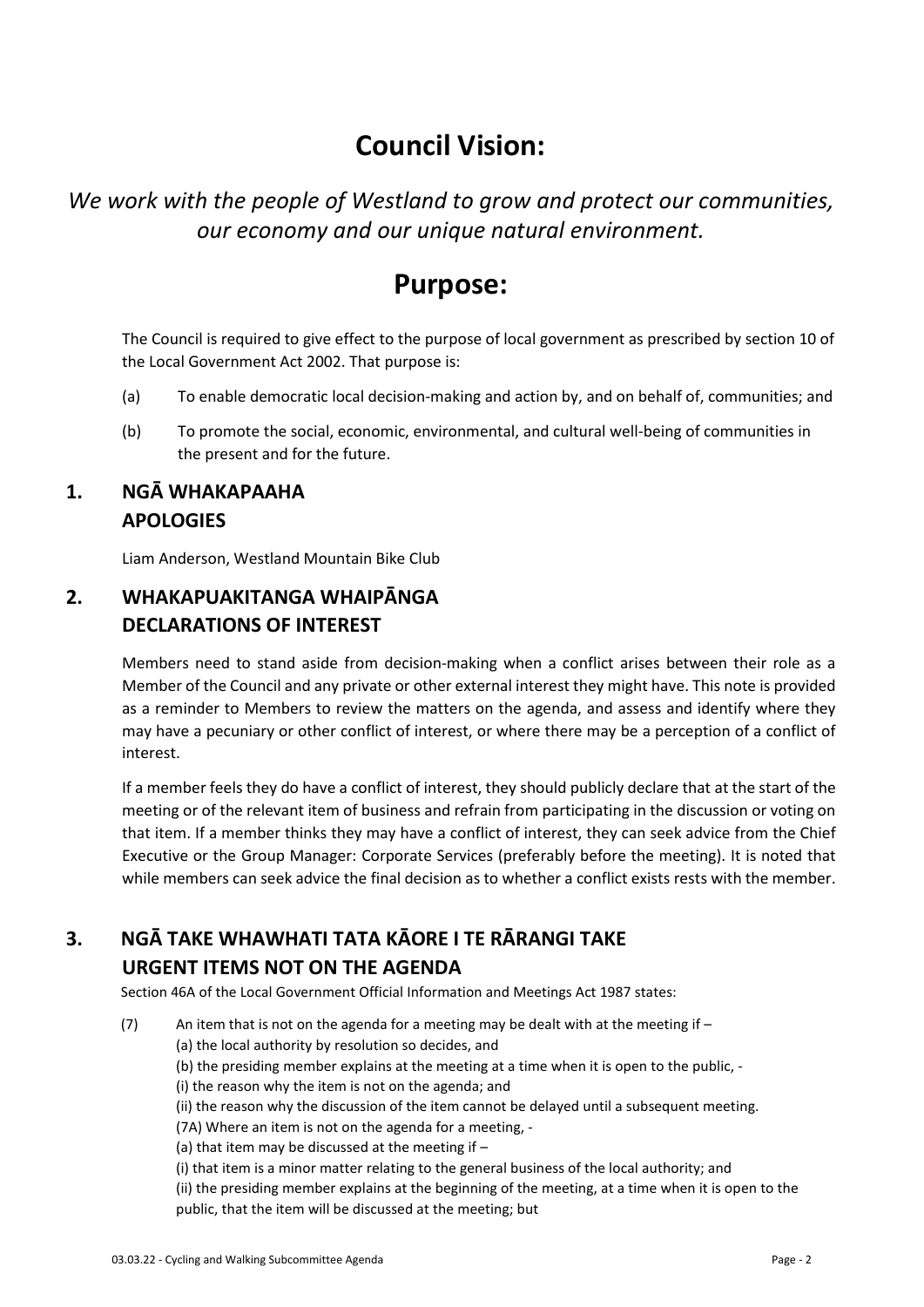(b) No resolution, decision, or recommendation may be made in respect of that item except to refer that item to a subsequent meeting of the local authority for further discussion.

### **4. NGĀ MENETI O TE HUI KAUNIHERA MINUTES OF MEETINGS**

Minutes circulated separately via Microsoft Teams and Email.

- **Cycling and Walking Subcommittee Meeting Minutes Tuesday 19 October 2021.**
- **5. ACTION LIST**

(Page 5)

#### **6. NGĀ TĀPAETANGA PRESENTATIONS**

Nil

## **7. PŪRONGO REPORTS**

- **Walking Access NZ Verbal Update**  Inger Perkins, Regional Field Advisor, West Coast, New Zealand Walking Access Commission.
- **Westland Mountain Bike Club Verbal Update**  Dave Ritchie on behalf of Westland Mountain Bike Club.
- **West Coast Wilderness Trail Trust Update Report**  Jackie Gurden, Trail Manager, West Coast Wilderness Trail.
- **West Coast Wilderness Trail Maintenance Update Destination Westland**  Melanie Anderson, Chief Executive Officer, Destination Westland.

## **8. KA MATATAPU TE WHAKATAUNGA I TE TŪMATANUI RESOLUTION TO GO INTO PUBLIC EXCLUDED**

(to consider and adopt confidential items)

Resolutions to exclude the public: Section 48, Local Government Official Information and Meetings Act 1987.

The general subject of the matters to be considered while the public are excluded, the reason for passing this resolution in relation to each matter and the specific grounds under Section 48(1) of the Local Government Official Information and Meetings Act 1987 for the passing of the resolution are as follows:

| <b>Item</b><br>No. | <b>General subject of</b><br>each matter to be<br>considered | <b>Reason for passing</b><br>this resolution in<br>relation to each<br>matter | Ground(s) under Section 48(1) for the<br>passing of this resolution                                                                                                                                                       |
|--------------------|--------------------------------------------------------------|-------------------------------------------------------------------------------|---------------------------------------------------------------------------------------------------------------------------------------------------------------------------------------------------------------------------|
| $\mathbf{1}$       | Confidential Minutes-<br>19 October 2021.                    | Good<br>reason<br>to<br>withhold exist under<br>Section 7                     | That the public conduct of the relevant<br>part of the proceedings of the meeting<br>would be likely to result in the disclosure<br>of information for which good reason for<br>withholding exists.<br>Section $48(1)(a)$ |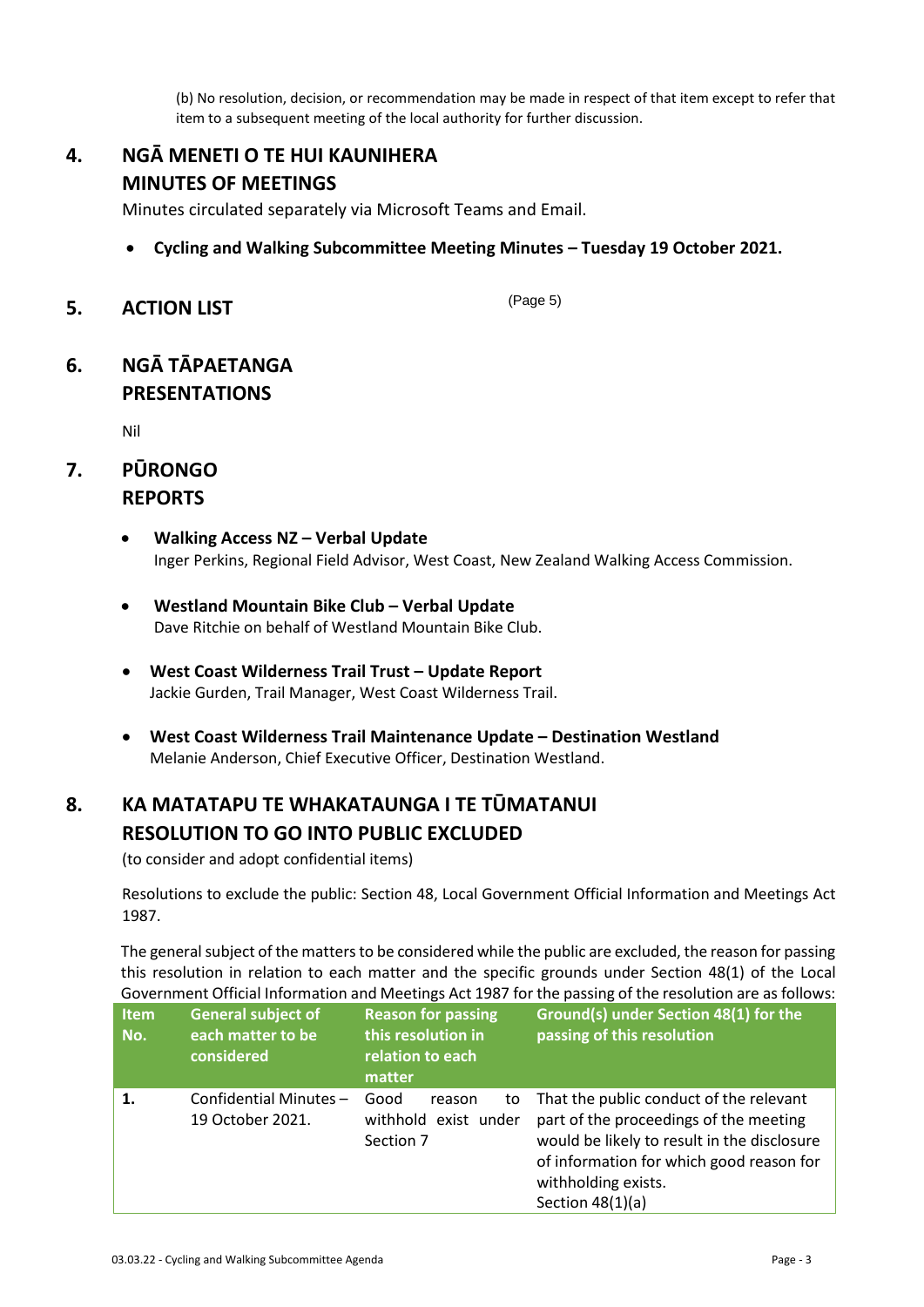This resolution is made in reliance on sections 48(1)(a) and (d) of the Local Government Official Information and Meetings Act 1987 and the particular interests or interests protected by section 7 of that Act, which would be prejudiced by the holding of the relevant part of the proceedings of the meeting in public are as follows:

| Item No. | <b>Interest</b>                                                                                                                                                                                |
|----------|------------------------------------------------------------------------------------------------------------------------------------------------------------------------------------------------|
|          | Protect the privacy of natural persons, including that of deceased natural persons<br>(Section $7(2)(a)$ )                                                                                     |
|          | Enable any local authority holding the information to carry on, without prejudice or<br>disadvantage, negotiations (including commercial and industrial negotiations).<br>(Section $7(2)(i)$ ) |

#### **DATE OF NEXT CYCLING AND WALKING SUBCOMMITTEE MEETING – 19 MAY 2022 COUNCIL CHAMBERS, 36 WELD STREET, HOKITIKA AND VIA ZOOM**